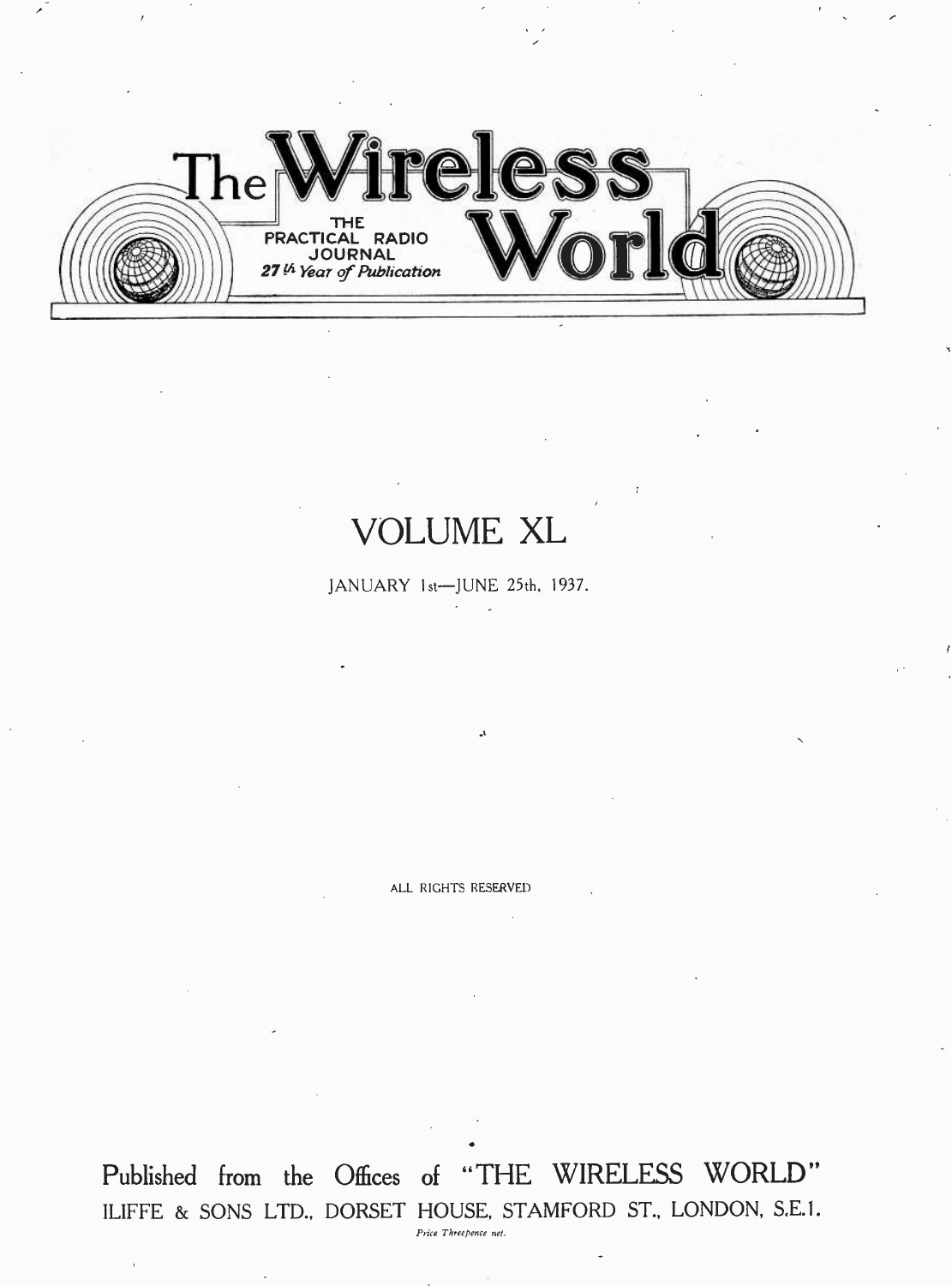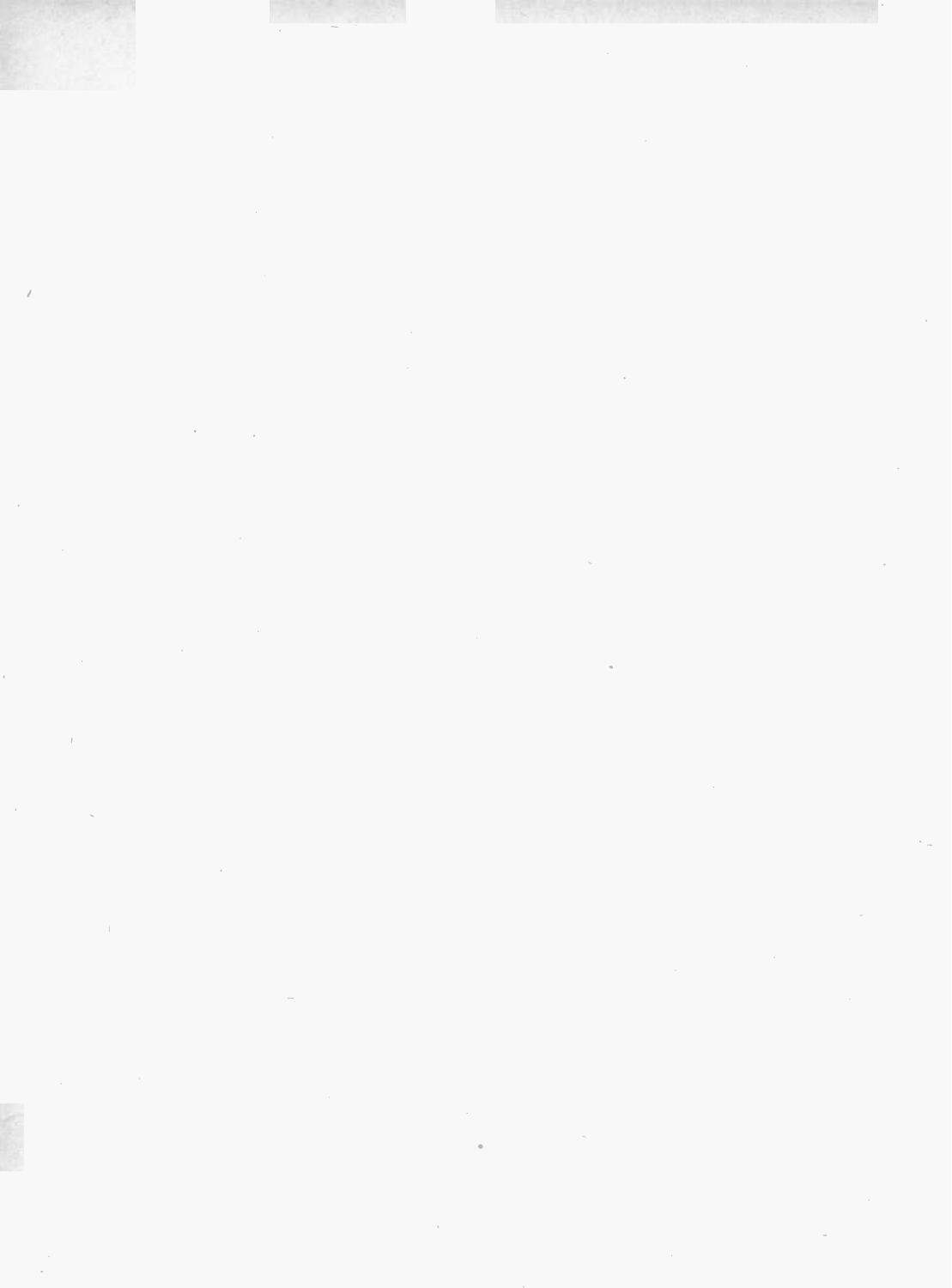! IIIIII -` INDEX-VOLUME XL

JANUARY 1st-JUNE 25th, 1937.

=;( I¡ IIIIIIIIIII IIIIIIIIIIIIIIIIIIII IIIIIIIIIIIIIIIIIIIIIIIIIIIIIIIIIIIIIIIIIIIIIIIIIIIIIIIIIIIIIIIIIIIIIIIII9 IiiIIIIIIIIIIIIIIIIIIIIIiIIIiIIIIIIIIIIiIIIIiIIIIIIIIIIIIIIIII=

**ACOUSTICS** of Theatres, 131 (General Article)<br>AC Short-Wave Converter, 318 (Notice) ; 342, 366 (Construc-

tional)<br>
Addresses Required, 570 (Notice)<br>
Addressing the American Public, 122 (General Article) -<br>
Aerial Transformers, 484 (General Article) ; 88 (Short<br>
- Transmission Lines, 32 (General Article) ; 88 (Short<br>
- Article) Article)<br>
Air Ministry Investigates Blind Landing System, 31 (Short Nine and School)

Article)<br>
Air Ministry Investigates Blind Landing System, 31 (Short<br>
More Note)<br>
American Automatic Dial, 88 (Illustration)<br>
— ASC Circuits, 296 (General Article)<br>
— Desk Set, 89 (Illustration)<br>
— Public, Addressing the, 1 Public, Addressing the, 122 (General Article)<br>America's Wireless Demonstrations; a novel idea, 177 (Edi-<br>
Amplifier, An Inexpensive, 574 (General Article)<br>
- Correction and Waveform, 602 (General Article)<br>
- Experimenter'

- 
- 
- Amplifier, An Inexpensive, 574 (General Article)<br>  $\longrightarrow$  Correction and Waveform, 602 (General Article)<br>  $\longrightarrow$  Experimenter's IF, 77 (Notice) ; 96 (Constructional)<br>  $\longrightarrow$  The Deflection, 299 (General Article)<br>  $\longrightarrow$  The Wirele

Anti- Interference Filters, 454, 468 (General Article) ; 563 (Short The Wireless World Recording, 256 (Notiation Article)<br>Anti-Interference Filters, 454, 468 (General Article)<br>Note)<br>-Noise Circuits, 154 (General Article)<br>Architect, Collaborating with the, 118 (General

Architect, Collaborating with the, 118 (General Article)<br>Are Knobs Safe for Democracy? 200 (General Article)<br>ASC Circuits, American, 296 (General Article)<br>ATC Systems, 177 (General Article)<br>Atmosphere and Wireless, The, 21 Atmosphere and Wireless, The, 219 (Editoria<br>Atmosphere and Wireless, The, 219 (Editoria<br>Autocar, The, 427 (Notice)<br>Automatic Dial, American, 88 (Illustration)<br>— Tuning Control, 309 (Short Article)<br>— Tor Motorists, 488 (Sho

- 
- 

**BAILEY'S** Wave Interaction Experiments, 147 (Editorial)<br>Balkans, Broadcasting in The, 9 (General Article)<br>Band-Pass Circuit, New, 414 (General Article)<br>B.B.C. Empire Broadcasting, 365 (Editorial)<br>------------------------Ultra-Short-Wave Broadcasting, 195 (Editorial)<br>
Ultra-Short-Wave Broadcasting, 195 (Editorial)<br>
Deginnings of AVC, 599 (General Article)<br>
Beginnings of AVC, 599 (General Article)<br>
Belling-Lee Flat-Pin Plugs, 451, 495 (Revi

- 
- 

- BROADCASTING STATIONS LIST, 18, 162, 236, 380, 452,<br>B.T.S. Goil<br>B.T.S. Coil Unit for SW Converter, 410 (*Review*) Bulgin State Cap Lampholders, 63 (Review) Building Sets to Last, 462 (*General Article*) Bulgin Bayonet-Cap Lampholders, 63 (*Review*) Indicator Resistance, 427 (*Review*) Indicator Resistance, 427 (*Review*) Indicator Res
- Building Sets to Last, 462 (General Article)
- Precision Resistances, 107 (Review) Switches, 495 (Review) Waveband Switches, 209 (Review) Bush House Station, 560 (Short Article)
- 
- 
- 
- 
- CABINET and the Loud Speaker, The, 90 (General Article) Canned Broadcasting, 219 (Editorial) ; 220 (General Article)

# GENERAL INDEX

**CENERAL INDEX**<br>
Cathode-ray Amplifier, 299 (*General Article*)<br>
Tray Control, 532 (*Short Article*)<br>
Tray Issue, April 2nd, 1937<br>
Tay Screens, 336 (*General Article*)<br>
Tray Screens, 336 (*General Article*)<br>
Tray Tube and - Article) ---ray Tube and Receiver Characteristics, 151 (*General* Article) ; 427<br>--ray Tube Characteristics, 331 (*General Article*) ; 427<br>(*Correction*) ---ray Tubes and Television, 315 (*Editorial*)<br>---ray Tubes and Television, 3

CCIR, 485 (*Short Note*)<br>'' Cellophane,'' 459 (*Short Note*)<br>City and Guilds Certificates for Service Engineers, 553 (*Notice*)

ELUB NEWS :<br>
Bideford and District Short-Wave Society, 43, 455<br>
Cardiff and District Short-Wave Club, 347<br>
Croydon Radio Society, 65, 159, 215, 265, 307, 347, 396, 455<br>
Eblis Hill Radio Communication Society, 400<br>
Exeter a

276, 455, 583<br>Halifax Experimental Radio Society, 65, 159, 307, 396, 605<br>Hariot Radio Club (Greenwich), 145, 215<br>Ilford and District Radio Society, 265<br>International DN'ers Ailiance (London Chapter), 396<br>International Sho

Components and Spare Parts, 573, 596 (Editorial)<br>Contrast Expansion, 378 (Short Article)<br>Copyright and Licence, 206 (General Article)<br>Coronation and Television, 483 (Editorial)<br>—— Broadcast, 437 (Editorial)<br>—— Graph, Ghent

Copyright and Licence, 206 (General Article)<br>
Coronation and Television, 483 (Editorial)<br>
- Broadcast, 437 (Editorial)<br>
- Graph, Ghent, 546 (Illustration)<br>
- PA, 413 (Editorial)<br>
- PA Contracts, 459 (Short Note)<br>
- Records

- 
- CORRESPONDENCE, 23, 47, 92, 115, 170, 191, 216, 242,<br>
264, 284, 308, 338, 350, 383, 411, 458, 481, 503, 524,<br>
547, 566, 590, 614<br>
Correx Kitchen Call System, 263 (Review)<br>
The Cossor Valves, MS/Pen B, MVS/Pen B, 557 (Revi
- 

- 
- CURRENT TOPICS, 11, 35, 59, 81, 105, 124, 157, 181, 203, 223, 253, 288, 303, 319, 362, 373, 397, 420, 450, 480, 491, 513, 533, 561, 585, 612

**DEFLECTION** Amplifier, The, 299 (General Article)<br>Degeneration, 238 (General Article)<br>Dennian's Future, 521 (Short Note)<br>Desk Set, American, 89 (Illustration)<br>Disc-Recording Fidelity, 272 (General Article)<br>Disc-Recording DISTANT RECEPTION NOTES, 10, 58, 113, 169, 202, 261, G<br>
298, 409, 448, 440, 576<br>
"Distortionless" Driver, 430 (*General Article*)<br>
Driver, "Distortionless," 430 (*General Article*)<br>
Dropping Filament Volts, 45 (*General Ar* 

 $3'$ 

EARTHS, Water -pipe, 559 (General Article)

- **EARTHS,** Water-pipe, 559 (*General Article*)<br>Eddystone Dials, 161 (*Review*)<br>—— Model All World Eight 8-valve all-wave AC super-<br>heterodyne Consolette, 64 (*Review*)<br>EDITORIAL.COMMENT, 1, 25, 49, 73, 95, 117, 147, 173,
- -
	-
	-

Electricity Supply, 245 *(Editorial)*<br>Electromagnetic Screening, 198 *(General Article)*<br>Electrostatic Focusing, 328 *(General Article)*<br>Empire Broadcasting, 365 *(Editorial)*<br>—— Broadcasting, 365 (E*ditorial)*<br>Engineers,

European Tour with a Portable, 30 (General Article)<br>EXHIBITIONS: Paris (General Article)<br>Paris "Salon de T.S.F." and "Foire de Paris," 528 (Report)<br>Society of British Aircraft, 615 (Short Review)<br>Television, 549 (Editorial

#### FACTORIES Prohibited in Germany, New, 34 (Brief Note)

- FAGTORIES Prohibited in Germany, New, 34 (Brief Note)<br>Fading, 110 (General Article)<br>Teading, 110 (General Article)<br>Fault, A Mysterious Intermittent, 535 (Short Article)
- Ferranti Electrolytic Condensers, 570 (Review) Model Arcadia 4 -Valve AC Superheterodyne Consolette 12 (Review) Model 837 AC Superheterodyne All wave Consolette,
- 
- Model Arcadia 4-Valve AC Superheterodyne Consolette,<br>
12 (Revew)<br>
 Model 837 AC Superheterodyne All wave Consolette,<br>
 S82 (Revew)<br>
 Model 1237B, 4 -valve Battery QPP Superheterodyne<br>
 Model 1237B, 4 -valve Battery
- 
- 
- Model 883 3-valve AC Superhetodyne All wave Consoletie, 402 Soletie, 402 Short Notel<br>
Model 1237B, 4-valve Battery QPP Superheterodyne<br>
Consolette, 308 (Keview)<br>
Model 1237B, 4-valve Battery Straight Consolette, 263<br>
(Sh
- 
- 
- 
- 
- 
- 5-15 Metre Battery Receiver, 435 (Notice) : 438 (Construction)<br>
tional): 480 (Correction)<br>
Fluorescent Screens, 336 (General Article)<br>
Focusing, Electrostatic, 328 (General Article)<br>  $-\frac{\text{Magnetic, 320}}{\text{Furzchild. Iaborotories Portable Oscillography}}$ , 32

GAS Tube Surge Protector, 290 (Illustration)

GAS Tube Surge Protector, 290 (Illustration)<br>
G.E.C. Coventry Laboratory, 5 (Short Article)<br>
- Fidelity 8-valve All - wave AC Superheterodyne Consolette, 217 (Short Note)<br>
- Fidelity 6 -valve All-wave Battery Superheterod

Consolette, 217 (Short Note) -6 -valve All-wave AC Superheterodyne Consolette, 217 -6 -valve AC Superheterodyne Consolette, 217 (Short Note) ; 228 (Review) -6 -valve AC Superheterodyne, 217 (Short Nate) - value AC Superhet

- Note) Type Transportable 5, five -valve AC Superheterodyne Consolette, 384 (Review) Germany, Radio Factories Prohibited in, 34 (Short Note) Ghent Coronation Graph, 546 (Illustration) Globe, Radio, 39 (Illustration) Glossary of Technical Terms, 95 (Editorial) Gnome Battery Charger, 330 (Review) Goodman's Elliptical Loud Speaker, 330 (Review) G.P.O. Television Interference Test Set, 398 (General Article)

HALCYON Model A581 4 -valve All -wave A.C. Superheterodyne **HALCYON** Model A581 4-valve All-wave A.C. Superheterodyne<br>Consolette, 252 (Short Note); 562 (Review)<br>--- Model B691 6-valve Battery Superheterodyne All-wave<br>Consolette, 543 (Short Note)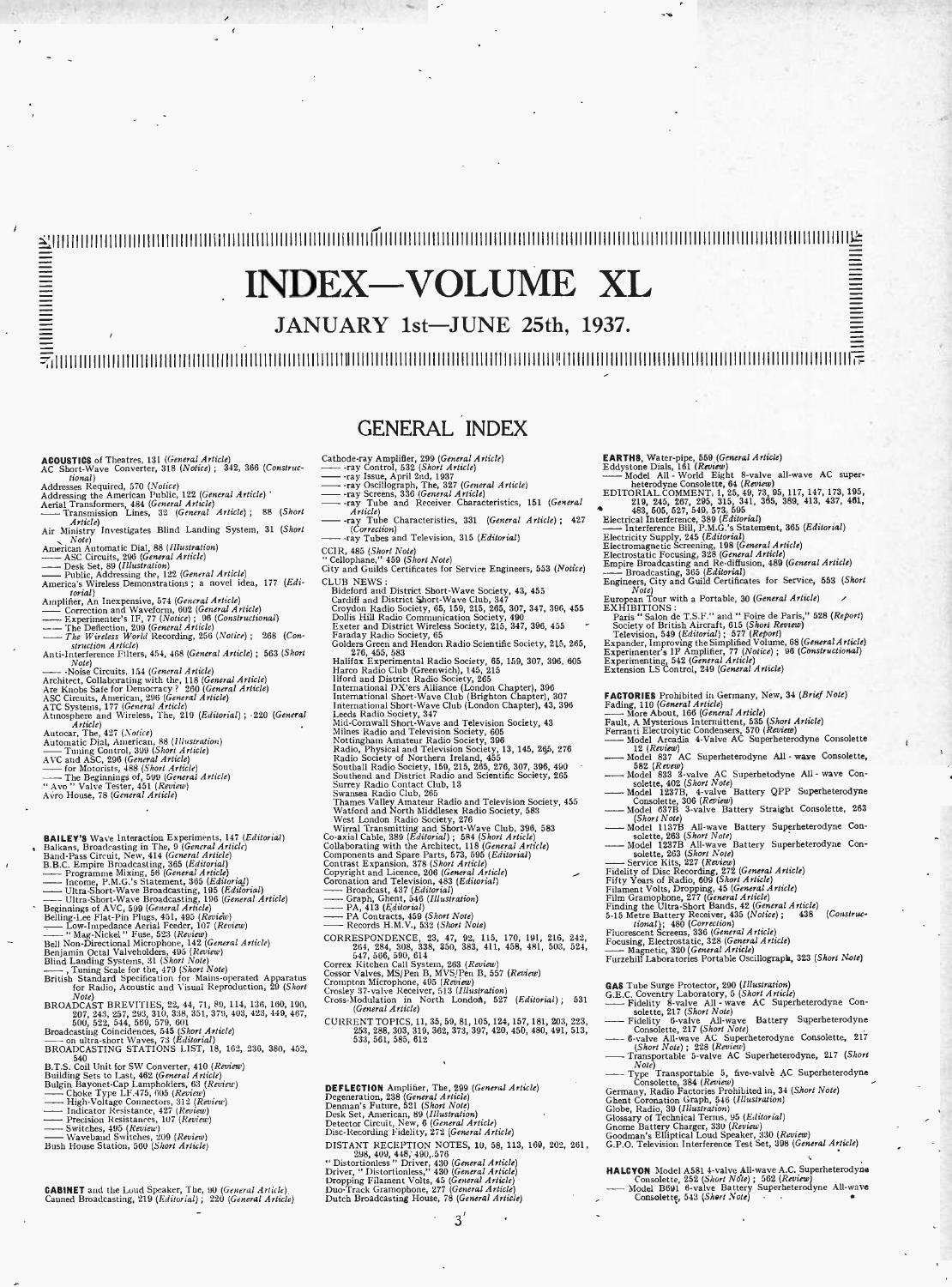— Model U6801 5-valve All-wave AC/DC Superheterodyne<br>
Consolette, 252 (Short Note)<br>
Hard-Valve Time-Bases, 316 (General Article)<br>
Hartley Circuit, The, 486, 510 (General Article)<br>
— Turner Model GA125 Amplifier, 209 (Revie - High -Court Judgment, 147 (Editorial) -Frequency Cable, A New, 584 (Short Article) Q

- man Quality Broadcasting, 195 (Editorial) ; 196 (General<br>
HINTS AND TIPS, 501<br>
H.M.V. All-wave Aerial, 410 (Review) MODEL<br>
 Coronation Records, 532 (Short Note) Model<br>
 Model 482 6 -valve All-wave AC Superheterodyne Ni
- H.M.V. All wave Aerial, 410 (Review)<br>
 Coronation Records, 532 (Short Note)<br>
 Model 402 6 valve All -wave AC Superheterodyne<br>
Consolette, 182 (Review)<br>
 Model 404 5 -valve All -wave AC Superheterodyne<br>
Consolette, 285 Consolette, 182 (Review)<br>
Model 901 Television Receiver, 102 (Review)<br>
Model 494 5-valve All-wave AC Superheterodyne<br>
Consolette, 285 (Brief Note)<br>
Model 495 5-valve All-wave AC Superheterodyne Consolette, 285 Solette, 285
- 
- 
- 
- Model 167 3-valve Battery Straight Consolette, 285<br>
(Short Note)<br>
1988 (Short Note)<br>
598 (Short Note)<br>
 Shogh (Short Note)<br>
 Model 464 Battery Superheterodyne Transportable, 598<br>
 (Short Note)<br>
 Televison Autoradiogr <del>Television Autoradiogram, 420 (Short Article)</del><br>Holland's New Broadcasting House, 78 (General Article)<br>Home-made Microphone, 176 (Short Constructional Article)<br>Hunt's Condenser, 161 (Review)
- 

**IDENTIFICATION** 245 (*Editorial*)<br>
IF Amplifier, Experimenter's, 77 (Notice); 96 (Constructional) –<br>
Improving the Simplified Volume Expander, 68 (*General Article*) –<br>
India, Receivers for, 584 (*Short Article*)<br>
Interac

India, Receivers for, 584 (Short Article)<br>
Interaction of Radio Waves, 147 (Editorial) ; 204, 224 (General  $A$ <br>
Interference and Aerials, 483 (Editorial) ; 484 (General Article)  $\overline{B}$ <br>
Bill, P.M.G.'s Statement, 385 (Edi Interference and Aerials, 483 (Editorial) ; 484 (General Article) ; Filler, P.M.G., Statement, 385 (Editorial)<br>  $\overline{\phantom{B}}$  Electrical, 389 (Editorial)<br>  $\overline{\phantom{B}}$  Filters, 454, 468 (General Article) ; 563 (Short Note)<br>

- 
- 
- 
- 
- 

Electrical, 389 (Editorial)<br>
Filters, 464, 468 (General Article); 563 (Short Note)<br>
Filters, 464, 468 (General Article); 563 (Short Note)<br>
(General Article)<br>
(General Article)<br>
(General Article)<br>
P.M.G.'s Statement in Parl

**JOINT** Committee on Materials and Their Testing, 420 (S*hort* Note)<br>Judgment, High Court, 147 (*Editorial*)

- 
- Judgment, High Court, 147 (Editorial)<br> **K.B.** "Alphadex " Tuning Dial, 591 (Short Note)<br>
 Model 640 4-valve AC Superheterodyne All-wave Con-<br>
producte, 591 (Short Note)<br>
 Model 630 5-valve AC All-wave Superheterodyne Co
- 
- Model 630 5-valve AC All-wave Superheterodyne Consolette, 455 (Short Note)<br>
 Model 632, 5-valve AC/DC Superheterodyne All-wave<br>
Consolette, 591 (Short Note)<br>
 Model 3-valve Battery Straight Consolette, 313 (Brief Note)<br>
- 
- 

- 
- 
- 
- 
- 
- 

**LARGER** Television Screens, 523 (*Short Article*)<br>  $\frac{1}{2}$  and the Listerner, The, 206 (*General Article*)<br>  $\frac{1}{2}$  The Voice of the, 140 (*General Article*)<br>
Lexington Valve Tester, 589 (*Review*)<br>
Linguaphone Recor

- 
- MAGIC from the Air, 498 (General Article)
- 
- 
- 
- 
- 
- 
- 
- **MAGIC** from the Air, 498 (*General Article*) Representing the Frecautions, 290 (*General Article*) Representing Set Precessions, 290 (*General Article*) Mains Set Precessions, 290 (*General Article*) Representing Transfo
- 
- 
- Model 567 5-valve all-wave AC Superheterodyne Radio-<br>
gramophone, 301 (*Shote Note*)<br>
Model 222 4-valve Battery Superheterodyne Consolette,<br>
432 (*Review*)<br>
 Model 395 5-valve AC/DC Superheterodyne Radio-<br>
gramophone, 3
- wave Consolette, 534 (Review); 617 (Correction)<br>McGowan Report, The, 245 (Editorial)<br>Measuring RF Resistance, 580 (General Article)<br>Microphone, Home-made, 176 (Short Constructional Article)<br>—— Non-Directional, 142 (General
- 
- 
- 
- 
- 
- 
- 
- 

Murphy Model A38, 7 -valve AC Superheterodyne All-wave Consolette, 400 (Review) Murphy Model A36, 7-valve AC Superheterodyne<br>
Consolette, 400 (*Review*)<br>
-- 1937 Consolettes, 104 (*Short Article*)<br>
Receivers, Testing of, 462 (*General Article*)

**SAFAR** Television Equipment, 53 (Short Article)<br>Safety Precautions, 29 (Short Note)<br>Scanning Explained, 50 (General Article)<br>— in Television, 26 (General Article)<br>Scientific Recording System, 488 (Short Article)

----- Engineers, City and Guilds Certificates<br>
Notel<br>
Short-Wave Broadcasting, Ultra, 505 (Editorial<br>
---Wave By-ways, 346 (General Article)<br>
----Wave Converter, AC, 318 (Notice);<br>
structional); 419 (Notes)

Simpson Roto-Ranger, 539 (Review)<br>Smith's Radiogramophone Cabinet, 227 (Review)<br>Soldering Iron, 70 (Illustration)<br>Sound-on-Film Gramophone, 277 (General Article)<br>—— Recording 267, (Editorial)<br>—— Sales " Super Auditorium "

Safety Precautions, 29 (Short Note)<br>
Scanning Explained, 50 (General Article)<br>
Scenario Elevision, 28 (General Article)<br>
Scientific Recording System, 488 (Short Article)<br>
Scientific Recording System, 488 (Short Article)<br>
C

Article)<br>
Wave By-ways, 346 (General Article)<br>
Wave Converter, AC, 318 (Notice); 342, 366 (Converter)<br>
Wave Converter, AC, 318 (Notice); 342, 366 (Converter)<br>
Wave Listener and Sunspots, The, 394 (General Article)<br>
WAVE NO

---- Sales " Super Auditorium" Loud Speaker, 46 (Review)<br>
Southend Radio Exhibition, 265 (Short Note)<br>
Southend Radio Exhibition, 265 (Short Note)<br>
Standard Frequency Transmissions, 167 (Short Article)<br>
Standard Frequency

**TELEVISING** the Coronation Procession, 456 (Short Article)<br>
TELEVISING the Coronation Procession, 456 (Short Article)<br>
Television Aerials, 507 (General Article)<br>
Alexandra Palace Field-Strength Map, 387<br>
and Cathode-Ray

- and the Provinces, 413 (A Regional)<br>- Cable, A New, 584 (Short Article)<br>- Cable, A New, 584 (Short Article)<br>- Co-Axial Cable, 389 (Editorial)<br>- Designing Receiving Equipment, 348 (General Article)<br>- Exhibition, 549 (Edit

- Finance and Stagnation, 295 (Editorial) - in Italy, 53 (Short Article) - Interference Test Set, G.P.O., 398 (General Article) - List of Articles from January 8th to June 11th, 598 - Magnetic Deflection, 174 (General Article) - P.M.G.'s Announcement re Use of One System only, 153 PROGRAMMES, 10, 43, 58, 80, 104, 145, 150, 176, 202, 242, 256, 271, 298, 337, 361, 369, 409, 431, 448, 466,

---- P.M.G.'s Announcement *re* Use of One System only, 153<br>
PROGRAMMES, 10, 45, 58, 80, 104, 145, 150, 176, 202,<br>
242, 256, 271, 298, 337, 381, 389, 409, 413, 448, 466,<br>
--- Progress: Baird System Ahandoned, 173 (*Editori* 

Scanning, 26 (General Article) - Screens, Larger, 523 (Short Article) - - Synchronising Problems in, 100 (General Article) The Future, 370 (General Article) - Time -Base in the, 50 (General Article) Transmissions, 153 (Short Article) Testing Receivers, 462 (General Article) Theatres, Acoustics of, 131 (General Article) Thereminophone, The, 498 (General Article) Three -Valve Ultra -Short-Wave Battery Receiver, 435 (Notice) ; 438 (Constructional); 480 (Correction) Time - -Base in Television, The, 50 (General Article) -Bases, Hard -valve, 316 (General Article) Tone Correction and Waveform in Amplifiers, 602 (General Article) " To What Base Uses," 133 (Short Article) Transformer Design, Mains, 593 (General Article)

Transmission Lines, Aerial, 32 (General Article); 188 (Short<br>Article)<br>Transmitter, Simple Two-Valve, 550 (General Article)<br>Transmitters, Miniature, 549 (Editorial)<br>Triode Hexode, Why the, 446, 472 (General Article)<br>Triplet

Tuned Circuit, The, 212 (UPRETAINATIVE)<br>Tuning Scale for the Blind, 479 (Short Note)<br>**ULTRA-Short Bands, Finding the, 42 (General Article)**<br>**ULTRA-Short Wave Battery Receiver, 435 (Notice)**; 438<br>
(Constructional)<sup>1</sup><br>
-----

- 
- 
- 
- 
- 

NEW Band-Pass Circuit, 414 (General Article)<br>
WEW Band-Pass Circuit, 414 (General Article)<br>
Pigh-frequency Cable, 584 (Short Article)<br>
Year Developments, 1 (Editorial)<br>
Nivex Time Switch, 312 (Review)<br>
Nivex Time Switch, 3

- ON THE SHORT WAVES (see Short Wave Notes) Oscillator, Resistance- Coupled AF, 465 (General Article)
- **ON** THE SHORT WAVES (see Short Wave Notes)<br>
Oscillator, Resistance-Coupled AF, 465 (*General Article*)<br>
 Simplifying the Beat Frequency, 82 *(General Article*)<br>
 Simplifying the Beat Frequency, 82 *(General Article*) - Simple Modulated, 311 (Short Article)<br>---- Simplifying the Beat Frequency, 82 (General Article)<br>Oscillograph, The Cathode-Ray, 327 (General Article)<br>Osram AC Valves with Low Filament Wattage, 37 (Review)<br>----------------
- 
- 
- **PA, 117 (Editorial)**<br>  **and Coronation, 413 (Editorial)**<br>
 and Coronation, 413 (*General Review*)<br>
 Equipment, Valves in, 146 (*General As*)
- 
- 
- 
- 
- 
- 
- **PA,** 117 (Editorial)<br>
and Coronation, 413 (Editorial)<br>
and Coronation, 413 (Editorial)<br>
Equipment, 125 (General Article)<br>
Equipment, 126 (General Article)<br>
for Police, 140 (General Article)<br>
and Speakers, 137 (General Ar
- 
- 
- Model A847 "Baby Grand " Empire 8-valve All-wave<br>
 Model A847 "Baby Grand " Empire 8-valve All-wave<br>
 C Superheterodyne Consolette, 285 (Short Article)<br>
Philips Automatic Tuning Control, 399 (Short Article)<br>
 Four New
- 
- 
- 
- 
- Framophone, 80 (Illustration)<br>
Plug-in Listening, 147 (Editorial)<br>
Pocketphone Portable Receiver, 435 (Review)<br>
Pocketphone Portable Receiver, 435 (Review)<br>
 Radio, 408 (Illustration)<br>
Portable on a European Tour, 30 (Gen
	-
- 
- 
- Poste Parisien Reverberation Control, 148 (General Article)<br>Premier SW Coodensers, 606 (Review)<br>Programme Distribution, 49 (Editorial)<br>Programme Distribution, 49 (Editorial)<br>—— Mixing, 56 (General Article)<br>Public Address E

**RADIOCHRON** 4-valve AC Superheterodyne "Clock," 545<br>
Radio Globe, 39 (Illustration)<br>
— Enemy No. 1, 54 (*General Article*)<br>
RADIO INDUSTRY, 46, 69, 80, 107, 141, 155, 191, 217, 261,<br>
RADIO INDUSTRY, 46, 69, 80, 107, 141,

Blanks, Tabulated List of, 289<br>
Ti Equipment, Commercial, 278 (*Review*)<br>
Ti Equipment, February 22nd<br>
Ti Number, February 22nd<br>
Ti Theory Tape, 488 (*Short Article*)<br>
Systems, Tabulated List of, 289<br>
Records, H.M.V. Coron

R.M.A. Receiver Specification, 173 (Editorial)<br>
Ross & Robinson's Mobile Amplifying Equipment, 63<br>
Rothermel-Brush Microphone, Model B-1, 46 (*Review*)<br>
---- World Globe Clock, 487 (*Review*)

4

Testing, 482 (General Article)<br>
Receivers for India, 584 (Short Article)<br>
Recording Amplifier, The Wireless World, 256 (Fannouncement); 268 (Constructional Article)<br>
— Blanks, Tabulated List of, 289<br>
— Equipment, Commercia

- 
- 
- 
- 
- Push -Pull, 424 (General Article) -Pull, About, 368, 408 (General Articles) Public Address Equipment, 125 (General Review)<br>
Push-Pull, 424 (General Article)<br>
— - Pull, About, 358, 406 (General Articles)<br>
Pye Chassis Cradle, 312 (Review)<br>
— Mains Transformer, 107 (Review)<br>
— Model Baby " Q " 4 -val Pye Chassis Cradle, 312 (Review)<br>
- Model Baby "Q" 4-valve Battery Straight Portable,<br>
402 (Review)<br>
- Model 4044 Television Receiver, 617 (Short Note)<br>
- Model 4044 Television Receiver, 617 (Short Note)<br>
- Polishing Outfi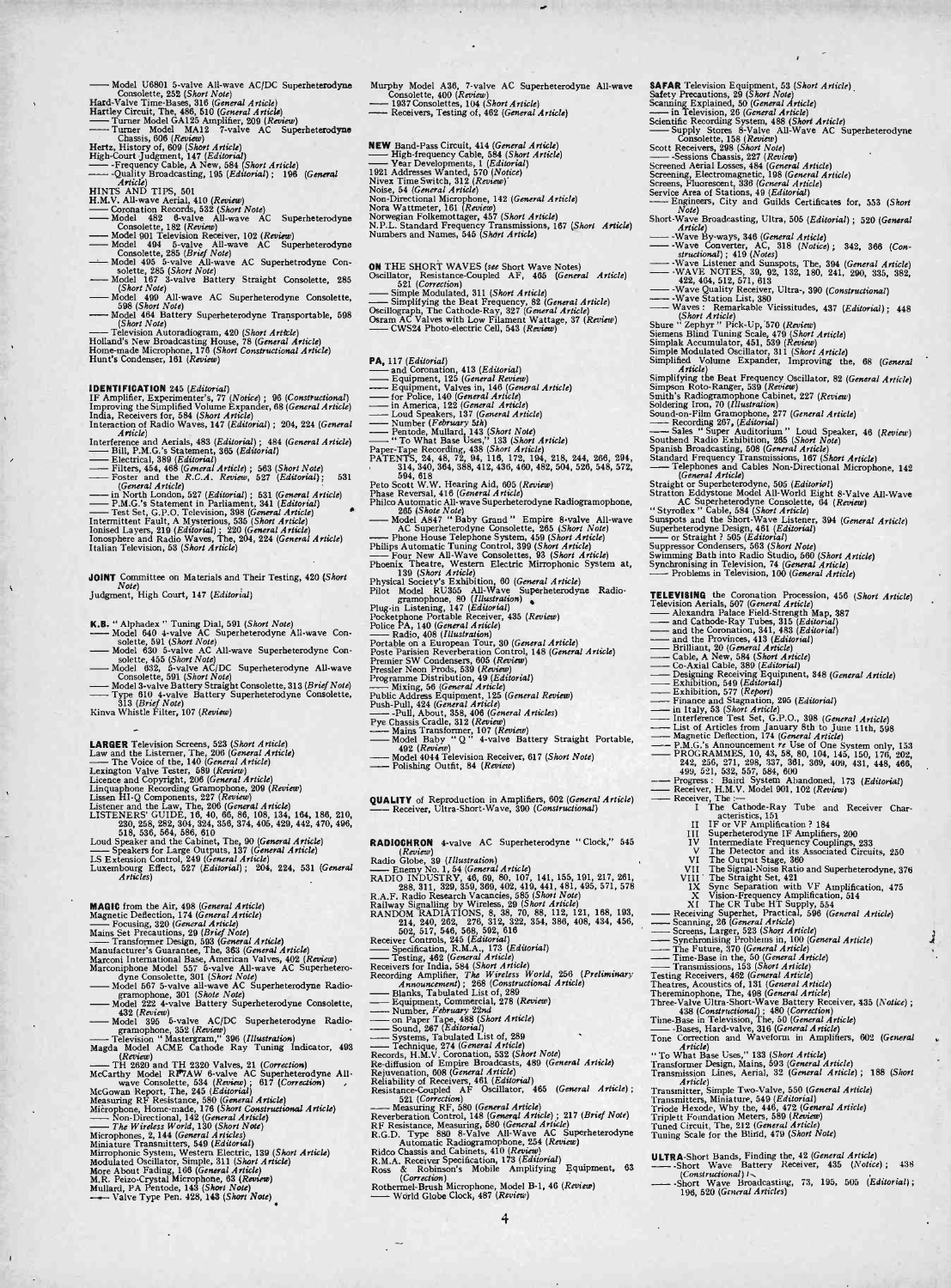Short Wave Quality Receiver, 371 (Notice) ; 390 (Con-<br>structional Article)<br>UNBIASED, 14, 36, 85, 106, 156, 192, 208, 232, 292, 302,<br>355, 372, 418, 478, 494, 538, 558, 588, 604

VACANCIES, R.A.F. Radio Research, 585 (Brief Note) 355, 372, 418, 478, 494, 538, 508, 508, 509<br> **VACANCIES**, R.A.F. Radio Research, 585 (*Brief Note*)<br>
Valves, Cosor, MS/Pen B, MVS/Pen B, 557 (*Review*)<br>
— in PA Equipment, 146 (*General Article*)<br>
— with Low Filament Watt

WATER-PIPE Earths, 559 (General Article)<br>Waveband Allocation, 25 (*Editorial*)

Wave Interaction, 147 (*Editorial*)<br>Wavemaster Condenser Drive, 209 (*Review*)<br>Waves, The Interaction of Radio, 204, 224 (*General Article*)

Wave Interaction, 147 (*Editorial*)<br>
Wavemaster Condenser Drive, 209 (*Review*)<br>
Waves, The Interaction of Radio, 204, 224 (*General Article*)<br>
Waves, The Interaction of Radio, 204, 224 (*General Article*)<br>
Signes SW Cond

- tional)

Vocabulary, The, 956 (Notice) ; 268 (Constructional)<br>
Vocabulary, The, 95 (Editorial)<br>
World Microphone, The, 130 (Short Note)<br>
World Recording Amplifier, The, 256 (Notice) ; 268 (Con-<br>
structional)<br>
World Recording Amplif Wolf Electric Soldering Irons, 427 (Review)

# COMMERCIAL APPARATUS

**AMERICAN** Automatic Dial, 88 (Illustration)<br>
Desk Set, 89 (Illustration)<br>
Automatic Dial, American, 88 (Illustration)<br>
" Avo " Valve Tester, 451 (Review)

Automatic Dial, American, 88 (*Illustration*)<br>
"Avo" Valve Tester, 451 (*Review*)<br> **BELLING-LEE** Flat Pin Plugs, 451, 495 (*Review*)<br>
--Lee Low-Inpedance Aerial Feeder, 107 (*Review*)<br>
--Lee ''Mag-Nickel'' Fuse, 523 (*Revi* Bell Non-Directional Microphone, 142 (*General Arti*<br>Benjamin Octal Valveholders, 495 (*Reniew*)<br>B.T.S. Coil Unit for SW Converter, 410 (*Review*)<br>Bulgin Bayonet-Cap Lampholders, 63 (*Review*)<br>-----------------------------

- 
- 
- 
- 
- 

**CORONATION Records, H.M.V., 532 (Short Note)**<br>Cortex Kitchen Call System, 263 (Review)<br>Cossor Valves, MS/Pen B, MVS/Pen B, 557 (Review)<br>Crompton Microphone, 495 (Review)<br>Crosley 37-Valve Receiver, 513 (Illustration)

DESK Set, American, 89 (Illustration) Duo -Track Gramophone, 277 (General Article)

**DESK** Set, American, 89 (*Hlustration*)<br>
Duo-Track Gramophone, 277 (*General Article*)<br> **EDDYSTONE** Dials, 161 (Review)<br> **EDDYSTONE All -World Eight 8-valve All -Wave AC Super-<br>
heterodyne Consolette, 64 (Review)** 

Model All-World Eight 8-valve All-Wave AC Superheterodyne Consolette, 64 (Review)<br>
FERRANTI Electrolytic Condensers, 570 (Review)<br>
Model Arcadia 4 -Valve AC Superheterodyne Consolette,<br>
12 (Review)<br>
12 (Review)

- FERRANTI Electrolytic Condensers, 570 (Review)<br>
Model Arcadia 4-Valve AC Superheterodyne Consolette,<br>
12 (Review)<br>
Model 837 AC Superheterodyne All-Wave Consolette,<br>
582 (Review)
- Model Arcadia<sup>4</sup> +Valve AC Superheterodyne Consolette,<br>
12 (Review)<br>
582 (Review)<br>
582 (Review)<br>
362 (Short Note) Model 833 3 -Valve AC Superheterodyne All-Wave Consolette, 402 (Short Note)<br>
 Model 1237B 4 -Valve Bat
- 
- 
- Model 833 3-Valve AC Superheterodyne All-Wave Con-<br>
solette, 402 (Short Note)<br>
model 1237B 4-Valve Battery QPP Superheterodyne<br>
Consolette, 306 (Review)<br>
Model 837D 4-Valve Battery QPP Superheterodyne<br>
consolette, 363 (Sho

- **G.E.C.** Model Fidelity 8-Valve All-Wave AC Superheterodyne
- 
- Furzehill Laboratories Portable Oscillograph, 323 (Note)<br> **G.E.C.** Model Fidelity 8-Valve All-Wave AC Superheterodyne<br>
Consolette, 217 (Short Note)<br>
Model Fidelity 6-Valve All-Wave Battery Superheterodyne<br>
Postel 6-Valve A

**HALCYON** Model A581 4-Valve AC Superheterodyne All-Wave Goodman's Elliptical Loud Speaker, 330 (Review)<br>
HALGYON Model A581 4-Valve AC Superheterodyne All-Wave<br>
Consolette, 252 (Brief Note); 562 (Review)<br>
Model B691 6-Valve Battery Superheterodyne All-Wave<br>
Consolette, 543 (Sh HALCYON Model A581 4-Valve AC Superheterodyne All-Wave<br>
Consolette, 252 (Brief Note); 562 (Revice)<br>
Model U6801 6-Valve Battery Superheterodyne All-Wave<br>
Consolette, 543 (Short Note)<br>
Model U6801 5-Valve All-Wave AC/DC Sup

Consolette, 543 (Short Note)<br>
Model U6801 5-Valve Ally Wave AC/DC Superheterodyne<br>
Hartley Turner Model GA125 Amplifier, 200 (Review)<br>
Hartley Turner Model GA125 Amplifier, 200 (Review)<br>
Compared Manager Consoletterodyne C

- 
- 
- H.M.V. All-Wave Aerial, 410 (*Review*)<br>
 Coronation Records, 532 (*Show Note*)<br>
 Model 482 6-Valve All-Wave AC Superheterodyne Con-<br>
solette, 182 (*Review*)<br>
 Model 901 Television Receiver, 102 (*Review*)<br>
 Model 494
- Model 495 5-Valve All-Wave AC Superheterodyne Consolette, 285 (Short Note)<br>
solette, 285 (Short Note)<br>
Model 497 Allve Battery Straight Consolette, 285 (Short<br>
Note)<br>
Model 499 All-Wave AC Superheterodyne Consolette,<br>
598
- Model 467 Sylave Battery Straight Consolette, 285 (Short Note)<br>
Notel 499 All-Wave AC Superheterodyne Consolette,<br>
598 (Short Note)<br>
Model 464 Battery Superheterodyne Transportable, 598<br>
(Short Note)<br>
Television Autoradiog
- 

K.B. Alphadex Tuning Dial, 591 (Short Note)<br>
Model 640 4-Valve AC Superheterodyne All-Wave Con-<br>
solette, 591 (Short Note)<br>
Model 630 5-Valve AC All-Wave Superheterodyne Con-<br>
solette, 455 (Short Note)

- 
- 
- **APPARATUS**<br>
--- Model 632 5-Valve AC/DC Superheterodyne All-Wave<br>
--- Model 332 5-Valve AC/DC Superheterodyne All-Wave<br>
---- Model 3-Valve Battery Straight Consolette, 313 (Short<br>
---- Model 610 4-Valve Battery Superheter

LEXINGTON Valve Tester, 589 (*Review*)<br>Linguaphone Recording Gramophone, 209 (*Review*)<br>Lissen HI-Q Components, 227 (*Review*)<br>Loud Speakers for Large Outputs, 137 (*General Article*)

- **M.R.** Piezo-Crystal Microphone, 63 (*Review*)<br>Marconi International Base American Valves, 402 (*Review*) H<br>Marconiphone Model 657 5-Valve All-Wave AC Superhetero- 11 **M.R.** Piezo-Crystal Microphone, 63 (*Review*)<br>Marconi International Base American Valves, 402 (*Review*) Marconiphone Model 567 5-Valve All-Wave AC Superheterodyne Radio<br>- dyne Consolette, 301 (Short Note)<br>- Model 222 4
- 
- 
- 
- 
- Model 567 5-Valve All-Wave AC Superheterodyne Radio-<br>
gramophone, 301 (Short Note)<br>
Model 222 4-Valve Battery Superheterodyne Consolette,<br>
132 (Review)<br>
Model 305 5-Valve AC/DC Superheterodyne Radio-<br>
marge proposed a CME Wave Consolette, 534 (Review); 617 (Correction)<br>
Microphones, 144 (General Article)<br>
Mullard PA Pentode, 143 (Short Note)<br>
Mullard PA Pentode, 143 (Short Note)<br>
— Valve Type Pen. 428, 143 (Short Note)<br>
Murphy Model A36 7-V
- 
- 
- 
- Consolette, 400 (Review) 1937 Consolettes, 104 (Short Article) NIVEX Time Switch, 312 (Review)

### NIVEX Time Switch, 312 (Review)<br>Nora Wattmeter, 161 (Review)

**OSCILLATOR, S**imple Modulated, 311 (S*hort Article*)<br>Osram AC Valves with Low Fila**m**ent Wattage, 37 (Review)<br>----- ÇWS24 Photo-electric Cell, 543 (Review)

- 
- 
- 
- CWS24 Photo-electric Cell, 543 (Review)<br> **PA** Equipment, 125 (General Review)<br>
B<br>
Equipment, Valves in, 146 (General Article)<br>
Coud Speakers, 137 (General Article)<br>
Concot W.W. Hearing Aid, 605 (Review)<br>
Philco Automatic A
- Fentode, Mullard, 143 (Short Note)<br>
Pentode, Mullard, 143 (Short Note)<br>
Pento Scott W.W. Hearing Aid, 605 (Review)<br>
phone, 265 (Short Note)<br>
phone, 265 (Short Note)<br>
 Model A847 "Baby Grand " Empire 8-Valve All-Wave<br>
 AC
- 
- 
- 
- Pocketphone Portable Receiver, 435 (Review)<br>Police Radio, 408 (Illustration)<br>Premier SW Condensers, 605 (Review)<br>Pressler Neon Prods, 539 (Review)
- 
- 
- Police Radio, 408 (*Hlustration*)<br>
Premier SW Condensers, 605 (*Review*) <br>
Pressler Neon Prods, 539 (*Review*) <br>
Pye Chassis Cradle, 312 (*Review*) Model Baby " Q" 4-Valve Battery Straight Portable, Model Baby " Q" 4-Valv - 492 (Review) Model 4044 Television Receiver, 617 (Notice) ; 617 (Short Model Bab<br>
492 (Revie<br>
Model 4044<br>
Note)<br>
Polishing O
- Note)<br>Polishing Outfit, 84 (Review)

RADIOCHRON 4-Valve AC Superheterodyne " Clock," 545<br>| (Review)<br>Radio Globe, 39 (Illustration)

- 
- 
- 
- **RADIOCHRON** 4-Valve AC Superheterodyne "Clock," 545<br>
(*Review*) (*Review*)<br>
Radio Globe, 39 (*Illustration*)<br>
Recording Blanks, Tabulated List of, 289<br>
 Equipment, Commercial, 278 (*Review*)<br>
 Systems, Tabulated List o
- Rothermel -Brush Microphone, Model B -1, 46 (Review)<br>Rothermel -Brush Microphone, Model B -1, 46 (Review)<br>- World Globe Block, 487 (Review)
- 

SAFAR Television Equipment, 53 (Short Article)<br>Scientific Supply Stores 8 Valve All-Wave AC Superheterodyne Consolette, 158 (Review) Scott Receivers, 298 (Short Note) - -Sessions Chassis, 227 (Review) Shure " Zephyr " Pick -Up, 570 (Review) Siemens Blind Tuning Scale, 479 (Short Article)

Simplak Accumulator, 451, 539 (*Review)*<br>Simpson Roto-Ranger, 539 (*Review*)<br>Simpson Roto-Ranger, 539 (*Review*)<br>Soldering Iron, Self-Feeding, 70 (*Illustration*)<br>Soldering Iron, Self-Feeding, 70 (*Illustration*) Sound-on-Film Gramophone, 277 (General Article) - Sales " Super Auditorium " Loud Speaker, 46 (Review) Standard Telephones and Cables Non -Directional Microphone, 142 (General Article) Stratton Eddystone Model All- World-Eight 8 -Valve All-Wave Superheterodyne Consolette, 64 (Review)

TELEVISION Receiver, H.M.V. Model 901, 102 (Review) Triplett Foundation Meters, 589 (Review) Triplett Foundation Meters, 589 (Review), 102 (Review)<br>VALVES, Cossor, MS/Pen. B, MVS/Pen. B, 557 (Review)<br>in PA Equipment, 146 (General Article)<br>in PA Equipment, 146 (General Article)<br>Varley Nicore Coil Units, 63 (Review)

WAVEMASTER Condenser Drive, 209 (Review)

VOIET H.C. HOTH, 213 (Retriew)<br>
WAVEMASTER Condenser Drive, 200 (Review)<br>
WAVEMASTER Condensers, 427 (Review)<br>
Wharfedale Output Transformer, 495 (Review)<br>
"Wharfedale Output Transformer, 495 (Review)<br>
"Wirel Wirelss" Hous

CONSTRUCTIONAL ARTICLES

5-15 Metre Battery Receiver, 435 (Notice) ; 438 ; 480 (Correc-

Recording Amplifier, The Wireless World, 256 (Notice) ; 268 Recording Amplifier, *The Wireless World*, 256 (Notice) ; 268<br>Short-Wave Converter, AC, 318 (Notice) ; 342, 366 ; 419<br>*(Further Notes*)<br>-----Wave Quality Receiver, Ultra-, 390<br>The Mater Constitution of the Constitution

Three -Valve Ultra -Short-Wave Battery Receiver, 435 (Notice) ; 438, 480 (Correction)

Ultra-Short-Wave Battery Receiver, 435 (Notice) ; 438 -Short-Wave Quality Receiver, 371 (Notice) ; 390

Valve Voltmeter, 246<br>
Voltmeter, Valve, 246<br>
Wireless World Microphone, The, 130 (Short Note)<br>
World Recording Amplifier, The, 256 (Notice) ; 268

BOOKS

Earth's Magnetism, The, S. Chapman, 235 Einfuhrung in Die Physikalischen Grundlagen der Rund-

India to China, " The Buzzards, 252<br>International Broadcast and Sound Engineer 1937 Year Book, A. L. J. Bernaert, 603

La Television et ses Progres, P. Hémardinquer, 153 L'Oscillographe Cathodique, La Télévision Cathodique,

Television -A Guide for the Amateur, Sydney A. Moseley S.O.S., Karl Baarslag, 143<br>
Television—A Guide for the Amateur, Sydney A. Moseley<br>
and Herbert McKay, 327<br>
— Cyclopedia, Alfred T. Witts, 399<br>
— Up to Date, R. W. Hutchinson, 613<br>
Testing Radio Sets, J. H. Reyner, 290<br>
The

Testing Radio Sets, J. H. Reyner, 290<br>
The British Journal Photographic Almanac, 1937, 171<br>
The British Journal Photographic Almanac, 1937, 171<br>
Leasurement of Radio Interference, 369<br>
Decibel Notation, Alfred Morris, 469<br>

F. W. Lanchester, 68 Thermionic Valves in Modern Radio Receivers, A. T. Witts, 617 Two Hundred Metres and Down, C. B. De Soto, 37 - -Stroke Motor Cycles, 171 Wireless Terms Explained, " Decibel," 291 - Weather Messages, 1937, 222

fundtechnik, Otto Franke, 330<br>Electrical Encyclopedia, Edited by S. G. B. Stubbs, 363<br>---- Inventions, Professor A. M. Low, 330<br>" Express " Division Reckoner, 363

AC Short-Wave Converter, 318 (Notice) ; 342, 366<br>Amplifier, Experimenter's IF, 77 (Notice) ; 96<br>-, The Wireless World Recording, 256 (Notice) ; 268

Experimenter's IF Amplifier, 77 (Notice) ; 96

IF Amplifier, Experimenter's, 77 (Notice).; 96

Quality Receiver, Ultra -Short Wave, 390

B.B.C. Annual, 1937, 387 Brighter Photography, D. Charles, 578

Fame, Edited by Terry Ramsey, 363

Radio Amateur's Handbook, The, 53

S.O.S., Karl Baarslag, 143

P. Hémardinquer, 291 Mercury Arcs, F. J. Teago, 153 Motor Driving Made Easy, R. F. Broad, 393

N.P.L. Report for the Year 1936, 493 Official Radio Service Handibook, J. T. Bernsley, 37

tion) Home -Made Microphone, 176

Microphone, Home-Made, 176